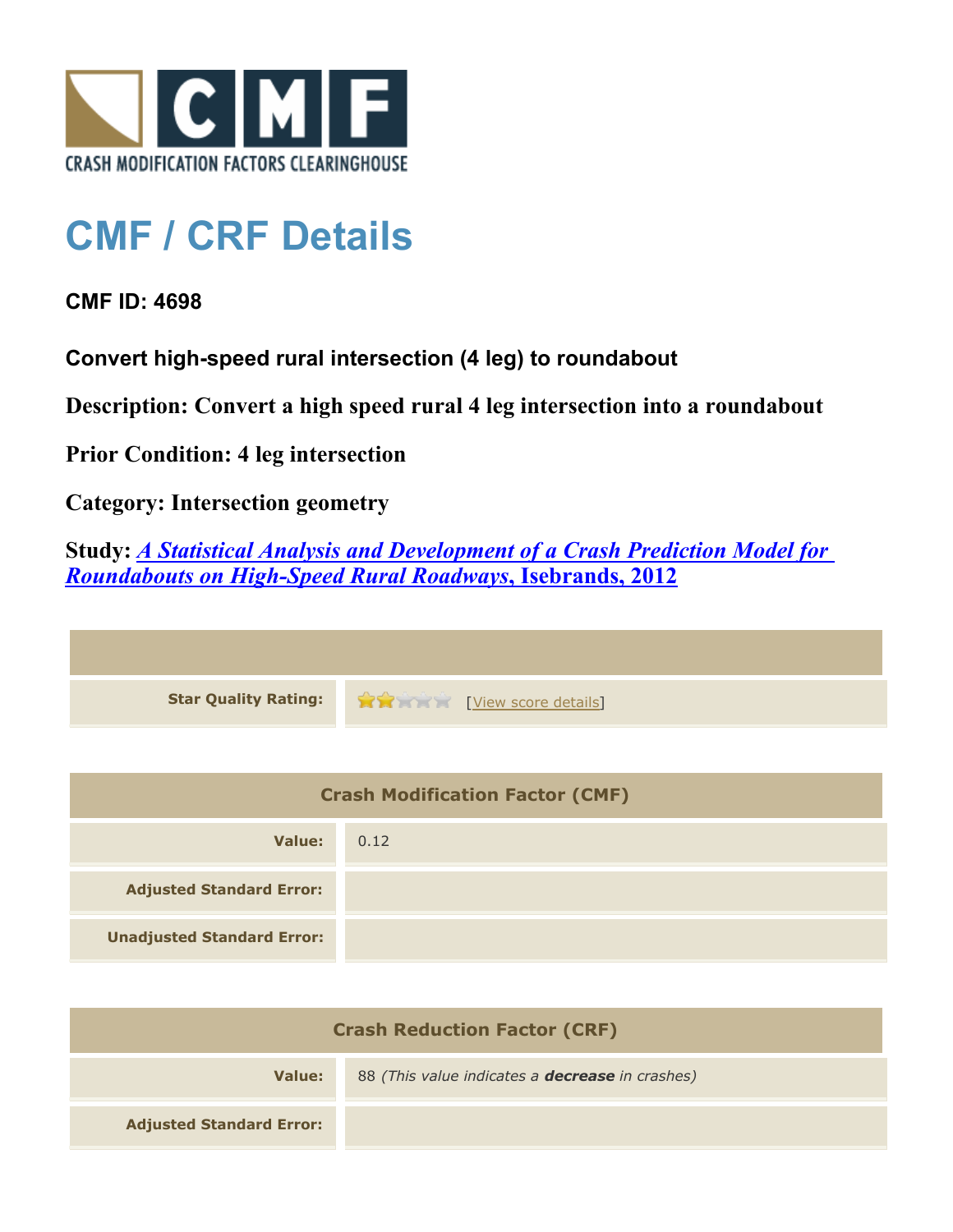| <b>Applicability</b>       |                                                           |
|----------------------------|-----------------------------------------------------------|
| <b>Crash Type:</b>         | All                                                       |
| <b>Crash Severity:</b>     | A (serious injury), B (minor injury), C (possible injury) |
| <b>Roadway Types:</b>      | Not specified                                             |
| <b>Number of Lanes:</b>    | $1$ to $2$                                                |
| <b>Road Division Type:</b> |                                                           |
| <b>Speed Limit:</b>        | 40-65 mph                                                 |
| <b>Area Type:</b>          | Rural                                                     |
| <b>Traffic Volume:</b>     |                                                           |
| <b>Time of Day:</b>        |                                                           |
| $-$                        |                                                           |

## *If countermeasure is intersection-based*

| <b>Intersection Type:</b>         | Roadway/roadway (not interchange related) |
|-----------------------------------|-------------------------------------------|
| <b>Intersection Geometry:</b>     | $4$ -leg                                  |
| <b>Traffic Control:</b>           | Roundabout                                |
| <b>Major Road Traffic Volume:</b> |                                           |
| <b>Minor Road Traffic Volume:</b> |                                           |

| <b>Development Details</b>      |                        |
|---------------------------------|------------------------|
| <b>Date Range of Data Used:</b> |                        |
| <b>Municipality:</b>            |                        |
| State:                          | KS, MD, MN, OR, WA, WI |